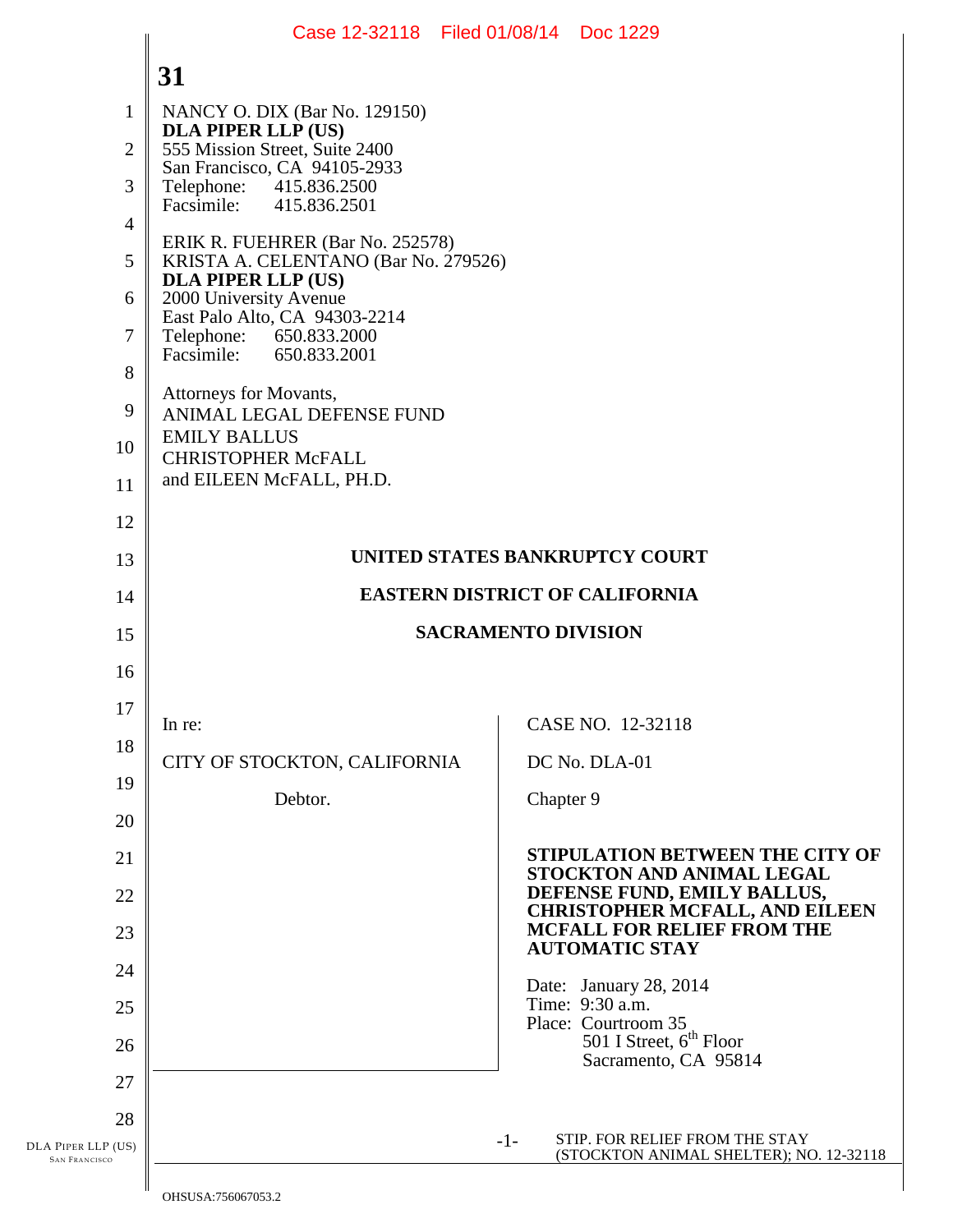| $\mathbf{1}$   | <b>INTRODUCTION</b>                                                                                 |  |
|----------------|-----------------------------------------------------------------------------------------------------|--|
| $\overline{2}$ | Animal Legal Defense Fund, Emily Ballus, Christopher McFall, and Eileen McFall                      |  |
| 3              | (collectively, "Plaintiffs") and the City of Stockton ("City") hereby enter into this Stipulation   |  |
| $\overline{4}$ | Between the City of Stockton and Animal Legal Defense Fund Emily Ballus, Christopher McFall,        |  |
| 5              | and Eileen McFall, for Relief from the Automatic Stay (the "Stipulation"), and hereby stipulate as  |  |
| 6              | follows:                                                                                            |  |
| 7              | <b>RECITALS</b>                                                                                     |  |
| 8              | Plaintiffs contend, among other things, that since at least February 2008, animals<br>1.            |  |
| 9              | at the City of Stockton Animal Shelter ("Shelter") were being prematurely and/or wrongly            |  |
| 10             | euthanized.                                                                                         |  |
| 11             | 2.<br>Plaintiffs seek relief from the automatic stay in order to allow them to bring writs          |  |
| 12             | of mandate and request for injunctive relief in the Superior Court for the county of San Joaquin    |  |
| 13             | against the City of Stockton Animal Services Division ("Animal Services"); the City of Stockton     |  |
| 14             | Animal Shelter ("Shelter"); Pat Claerbout, in her capacity as Animal Services Supervisor; and       |  |
| 15             | DOES 1 through 10, inclusive (collectively, the "Defendants") pursuant to California Code of        |  |
| 16             | Civil Procedure sections 1085, et seq., California Code of Civil Procedure section 526a, and        |  |
| 17             | California Public Records Act, California Government Code section 6250, et seq. (the "Non-          |  |
| 18             | Bankruptcy Action").                                                                                |  |
| 19             | 3.<br>If granted, the writs of mandate will direct Defendants to provide Plaintiffs with            |  |
| 20             | complete copies of records responsive to all outstanding records requests and to immediately        |  |
| 21             | cease and desist from violating certain provisions of the Hayden Act, currently codified in various |  |
| 22             | places throughout the California Civil Code, the California Food and Agriculture Code, the          |  |
| 23             | California Penal Code, the California Government Code and the Stockton Municipal Code. The          |  |
| 24             | injunction will restrain and prevent Defendants from continuing to illegally expend and/or waste    |  |
| 25             | public funds in violation of same.                                                                  |  |
| 26             | 4.<br>The Non-Bankruptcy Action involves purely state law issues arising out of the                 |  |
| 27             | Stockton Municipal Code, California Civil Code, the California Food and Agriculture Code, the       |  |

California Penal Code, the California Government Code and the Hayden Act.

-2- STIP. FOR RELIEF FROM THE STAY (STOCKTON ANIMAL SHELTER); NO. 12-32118

28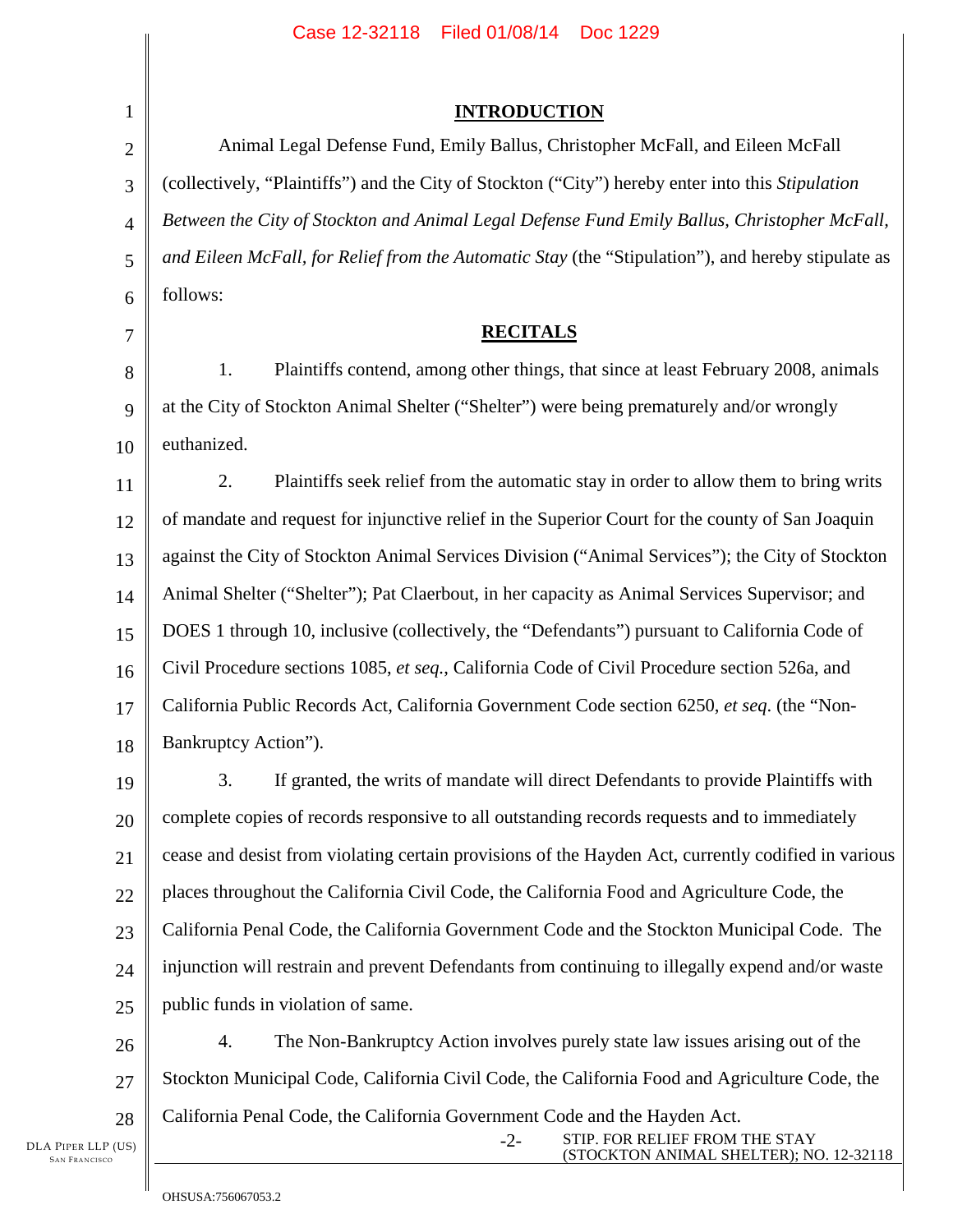| $\mathbf{1}$    | 5.<br>Plaintiffs' claims and the factual allegations supporting those claims are detailed in                                                                                    |  |
|-----------------|---------------------------------------------------------------------------------------------------------------------------------------------------------------------------------|--|
| $\overline{2}$  | the draft complaint ("Complaint") attached hereto as <b>Exhibit C</b> .                                                                                                         |  |
| 3               | 6.<br>Plaintiffs do not seek and will not seek in the Non-Bankruptcy Action any                                                                                                 |  |
| $\overline{4}$  | monetary relief (including but not limited to attorneys' fees and costs) from the City or from any                                                                              |  |
| 5               | of the Defendants.                                                                                                                                                              |  |
| 6               | 7.<br>Based on the Complaint and on the agreement not to seek monetary relief, the City                                                                                         |  |
| 7               | on behalf of itself and the Defendants, does not believe that the automatic stay applies to the                                                                                 |  |
| 8               | filing and prosecution of the Non-Bankruptcy Action, and agrees, to the extent that the stay                                                                                    |  |
| 9               | applies, that relief from the stay is appropriate in order to permit Plaintiffs to file the Complaint                                                                           |  |
| 10              | and to pursue the Non-Bankruptcy Action.                                                                                                                                        |  |
| 11              | NOW, THEREFORE, for good and valuable consideration, receipt of which is hereby                                                                                                 |  |
| 12              | acknowledged, the Parties hereby agree as follows:                                                                                                                              |  |
| 13              | <b>AGREEMENT</b>                                                                                                                                                                |  |
| 14              | 1.<br>Relief from the Automatic Stay. The parties stipulate that the Non-Bankruptcy                                                                                             |  |
| 15              | Action is not subject to the automatic stay of 11 U.S.C. $\S$ 362(a) or the additional automatic stay                                                                           |  |
| 16              | of 11 U.S.C. $\S$ 922(a), and request an order approving this Stipulation (the "Order") or, if the                                                                              |  |
| 17              | automatic stay applies to this action, the Order shall grant Plaintiffs relief from the automatic stay                                                                          |  |
| 18              | provided for in section 362(a) of title 11 of the United States Code (the "Bankruptcy Code") with                                                                               |  |
| 19              | respect to filing the Complaint and to bringing writs of mandate and a request for injunctive relief                                                                            |  |
| 20              | in the Superior Court for the County of San Joaquin against Defendants.                                                                                                         |  |
| 21              | Effectiveness. Notwithstanding anything contained in Rule $4001(a)(3)$ of the<br>2.                                                                                             |  |
| 22              | Federal Rules of Bankruptcy Procedure (the "Bankruptcy Rules"), this Stipulation shall be                                                                                       |  |
| 23              | effective upon the entry on the docket of the Order, and the fourteen-day stay contemplated by                                                                                  |  |
| 24              | Bankruptcy Rule $4001(a)(3)$ shall not apply. If any provision of the Order is later modified,                                                                                  |  |
| 25              | vacated or stayed by subsequent order of this or any other Court for any reason, such                                                                                           |  |
| 26              | modification, vacation or stay shall not affect the validity of any action taken pursuant to the                                                                                |  |
| 27              | Order prior to the later of (a) the effective date of such modification, vacation or stay, or (b) the                                                                           |  |
| 28<br>(US)<br>С | entry of the order pursuant to which such modification, vacation or stay was established.<br>STIP. FOR RELIEF FROM THE STAY<br>$-3-$<br>(STOCKTON ANIMAL SHELTER); NO. 12-32118 |  |

DLA PIPER LLP SAN FRANCISCO

 $\parallel$